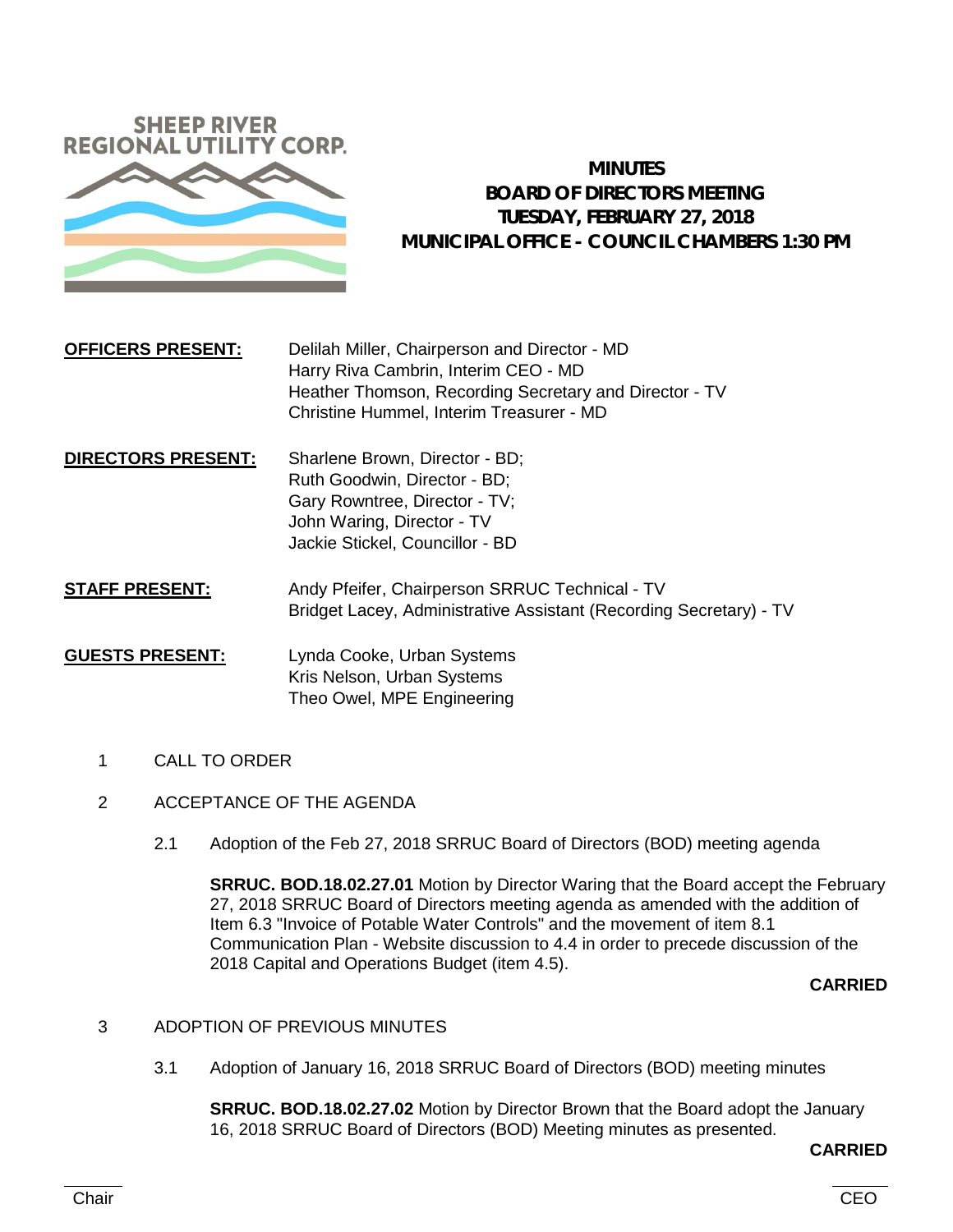### 4 ADMINISTRATIVE/FINANCIAL UPDATE

#### 4.1 Financial report

**SRRUC. BOD.18.02.27.03** Motion by Director Stickel that the Board request a report from Andy Pfeifer regarding the difference in the 2017 actual vs. budgeted costs of wages and benefits.

#### **CARRIED**

4.2 Draft - Statement of Operating Revenue and Expenses at 2017-12-31

**SRRUC. BOD.18.02.27.04** Motion by Director Brown that the Board accept the Draft Statement of Operating Revenue and Expenses at 2017-12-31 as presented.

### **CARRIED**

4.3 Accounts Payable

**SRRUC. BOD.18.02.27.05** Motion by Director Waring that the Board approve the accounts payable in the amount of \$107,527.47.

#### **CARRIED**

4.4 Communication Plan "Website" budget discussion

**SRRUC. BOD.18.02.27.06** Motion by Director Goodwin that discussion of the Communication Plan - Website be postponed to the next meeting of the SRRUC Board.

### **CARRIED**

4.5 2018 Capital and Operations Budget and Wholesale Water Charges

**SRRUC. BOD.18.02.27.07** Motion by Director Waring that the Board approve the 2018 Capital and Operations Budget and Wholesale Water Charges as presented including implementation of Option 3 - Consumption Revenue charged at a 100% Fixed Rate.

#### **CARRIED**

4.6 Sharing of Electrical Utility Bills TV & SRRUC

The Technical Committee is recommending to the Board acceptance of MPE' s utility billing splits as outlined in the February 5, 2018 Memorandum - Sharing of electrical costs.

**SRRUC. BOD.18.02.27.09** Motion by Director Stickel that the Board postpone discussion and request that the Technical Committee report back to the Board with further electrical billing details regarding the request to share electrical costs.

# **CARRIED**

2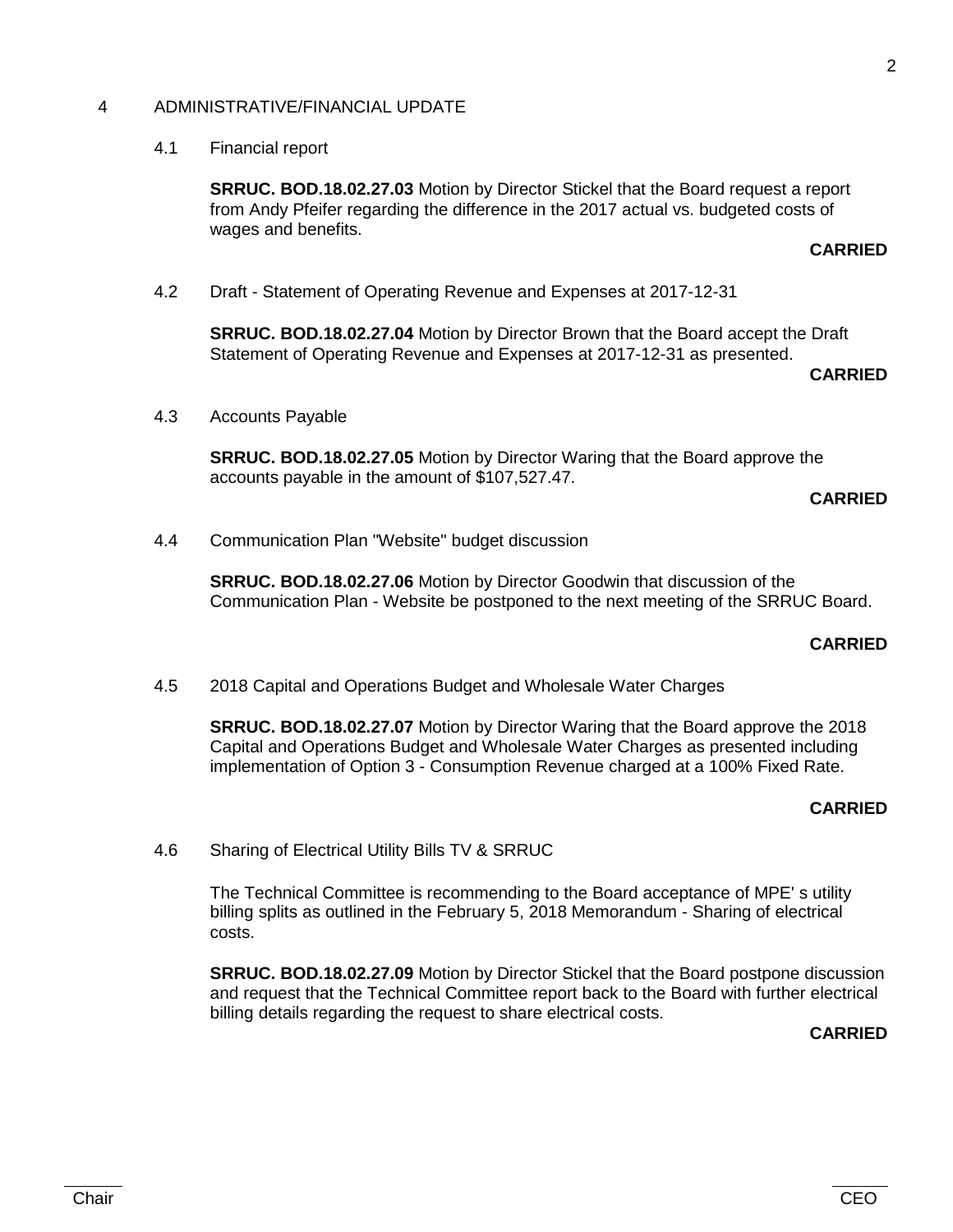### 5 OLD BUSINESS

5.1 Update in-camera - Operations Discussion

**SRRUC. BOD.18.02.27.10** Motion by Director Goodwin that the Board of Directors meeting go in-camera at 3:49 pm.

#### **CARRIED**

**SRRUC. BOD.18.02.27.11** Motion by Councillor Stickel that the Board of Directors come out of in-camera at 4:00 pm.

### **CARRIED**

- 5.2 Millarville Update
	- WWSA MD of Foothills
	- MD TV Water Transmission Agreement
- 5.3 Direct Intake Update Mr. Owel advised that the approvals are in place and that the system should be in place by July / August.
- 5.4 Waterworks Approval Expiry Notice Mr. Owel advised that they are proceeding with the Waterworks Approval renewal with no changes to the application.
- 6 NEW BUSINESS
	- 6.1 Access & Storage FRESC Project

**SRRUC. BOD.18.02.27.13** Motion by Director Waring that the SRRUC Board grant access and storage permission to the FRESC project as requested, and that Andy Pfeifer look into any liability insurance coverage that may be required.

#### **CARRIED**

6.2 SRRUC Annual General Meeting (AGM)

**SRRUC. BOD.18.02.27.14** Motion by Director Brown that the Board direct Lynda Cooke to contact Brownlee regarding the requirements for an AGM.

#### **CARRIED**

6.3 Potable water controls - billing

**SRRUC. BOD.18.02.27.15** Motion by Director Brown that the Board request that examination of Black Diamond's potable water controls billing be deferred to the Technical Committee for review and recommendation.

**CARRIED**